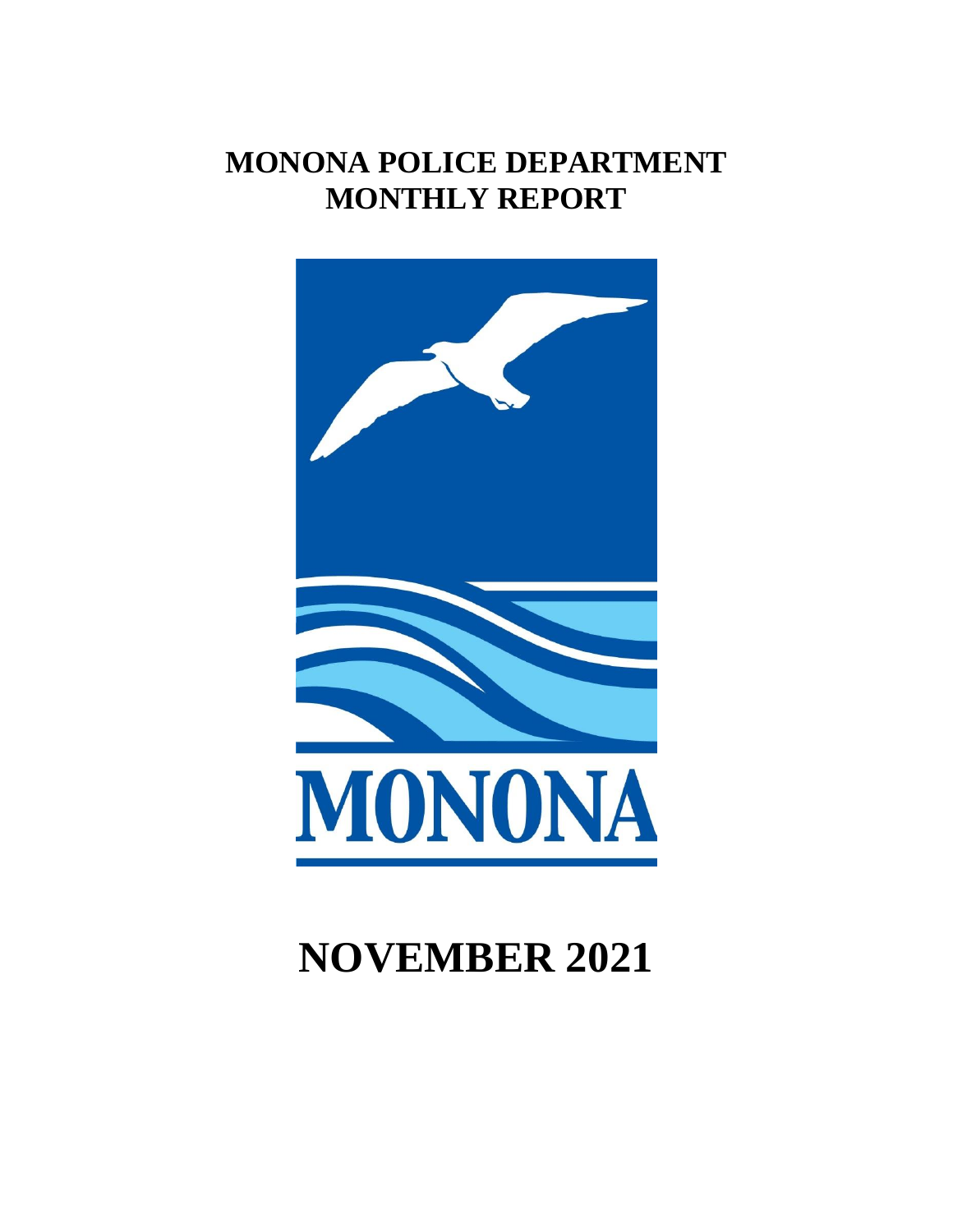### **OPERATIONS DIVISION**

In November of 2021, the Operations Division handled 42 vehicle crashes, issued 49 traffic warnings, 54 traffic citations, and 17 parking tickets. Our calls total for November was 923 calls for service.

#### **Training**

In November, Lt. Wiegel attended the one-hour presentation on Afghan Refugees put on by Dr. Eunyoung Jang of UWW at the Monona Senior Center.

## **Security Checks**

Officers performed 36 security checks in the month of November. A security check is when an officer goes into a business and walks around to meet with staff to discuss any problems that the businesses are aware of. This also serves as a deterrent for theft. For the overnight shift, this entails checking the perimeter of the business and pulling on doors to make sure the businesses are secure.

# **Retail Thefts**

There were 21 retail theft cases in November, down quite a few from the 31 cases in October. Around 40 cases are typical in a month. These cases can be time consuming if the suspect flees and follow-up outside the city is necessary.

## **Use of Force Incidents**

On November 5<sup>th</sup>, 2021 at 4:34 p.m. an officer observed a parked stolen vehicle occupied by driver and passenger. Officers were able to box in the car and ordered the driver out at gun point. A second officer grabbed ahold of the driver and escorted him to the ground to be handcuffed. The male attempted to roll away under a cart return but was stopped. The driver was charged with Operating a Motor Vehicle without Owner's Consent, Obstruction, and a Parole Warrant. The female passenger was taken into custody without issue and was arrested for Operating a Motor Vehicle without Owner's Consentpassenger. (MO21-09743) M/H 40, F/B 32

On November 15<sup>th</sup>, 2021 at 4:08 p.m. an officer observed a reckless driver illegally passing several cars at a stop sign. Upon running the plate, the officer learned the vehicle was stolen, and upon attempting to stop the vehicle, the driver accelerated to dangerous speeds to get away. The officer terminated the pursuit. (MO21-10051) Suspect has not been identified.

On November 18, 2021 at 11:30am, Monona officers observed a vehicle believed to be stolen and attempted a traffic stop. The vehicle immediately fled, but turned down a dead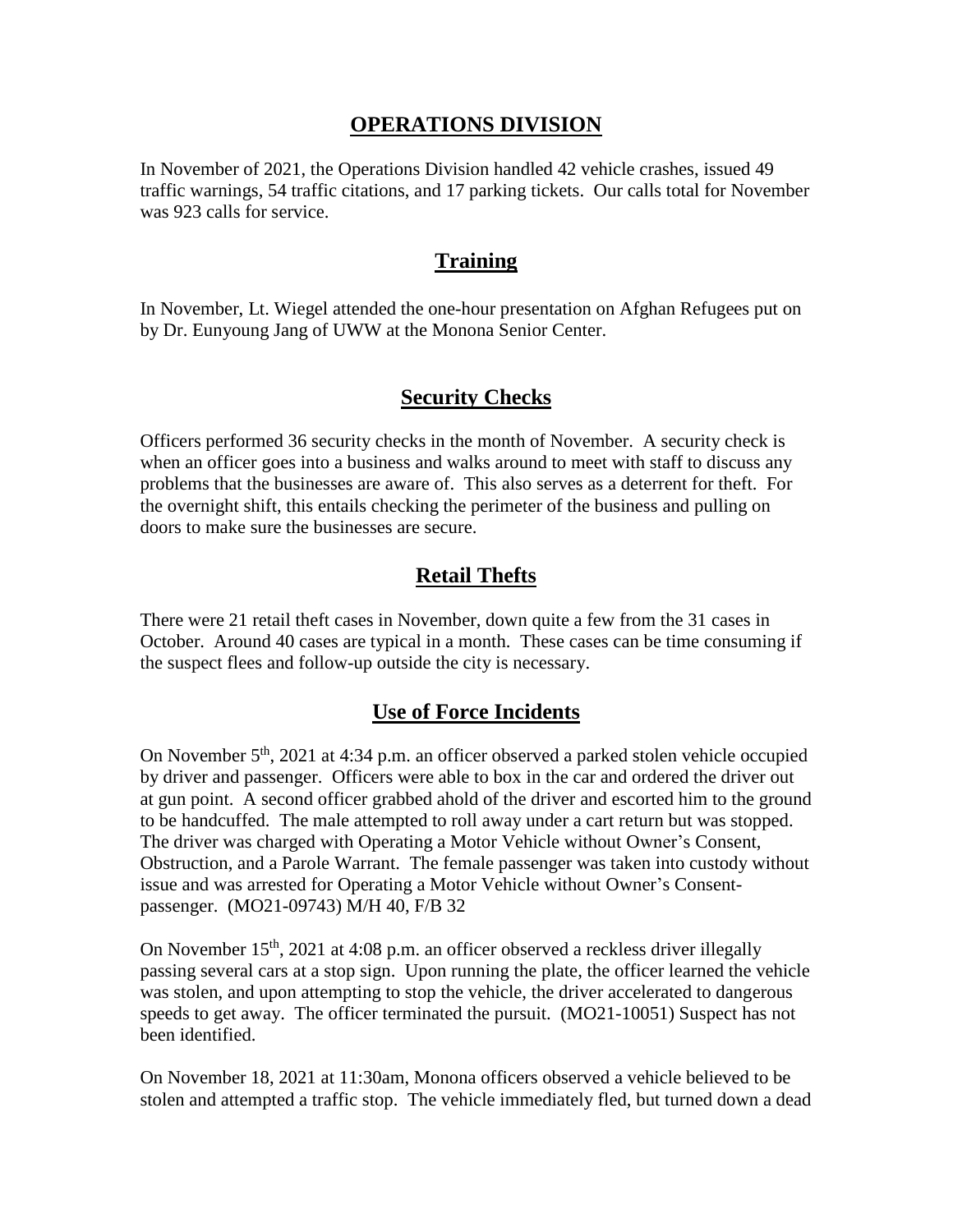end roadway just off Lake Point Drive in Madison. The driver and passenger fled on foot. Monona Police were assisted by county-wide resources and we were able to make an immediate and safe apprehension of the driver, 20-year-old Jontrae M. Larsen and passenger, 29-year-old Raymond L. Poore. Illegal drugs and two handguns were recovered, and both suspects had active arrest warrants. (MO21-10148)



# **Citizen Complaints**

There were no citizen complaints in November.

# **1 st Shift Monthly Report** (Highlighted events)

On November  $2<sup>nd</sup>$ , 2021, at 12:23 p.m., officers were advised there was an approximately 30-person fight in front of Sennett Middle School, in Madison. A short time later the Dane County Communication Center corrected the information to inform responding units that this was a 2-person fight with 30-40 spectators. The crowd was now heading towards the Monona Walgreen's. Monona officers monitored the juveniles for about a half hour at Walgreen's and Speedway, but no fighting occurred in Monona. (MO21- 09623)

On November  $15<sup>th</sup>$ , 2021, at 12:14 p.m. an officer was dispatched to a dog vs. dog bite incident. A neighbor dog from a couple blocks away got loose and it nipped the caller's dog, incurring an \$87 vet bill. The dog's owner was very apologetic and promptly paid the vet bill for her neighbor. (MO21-10044)

On November  $18<sup>th</sup>$  at  $11:30$  a.m., a vehicle fled multiple traffic stop attempts, and upon reaching Monona it drove down Bridge Road, then onto Waunona Woods Court in the City of Madison. When the vehicle came to a stop, the driver ran one direction and the passenger ran another. MOPD had several officers in the area and two separate foot chases occurred. The driver was quickly apprehended as he approached Lake Point Drive and Bridge Road. The passenger ran between a couple businesses on Lake Point Drive and across W. Broadway, but was captured just before reaching the WPS campus. The driver left a loaded gun in the car, and the passenger still had a loaded handgun in his waistband when he was apprehended. The driver had 8 outstanding warrants for his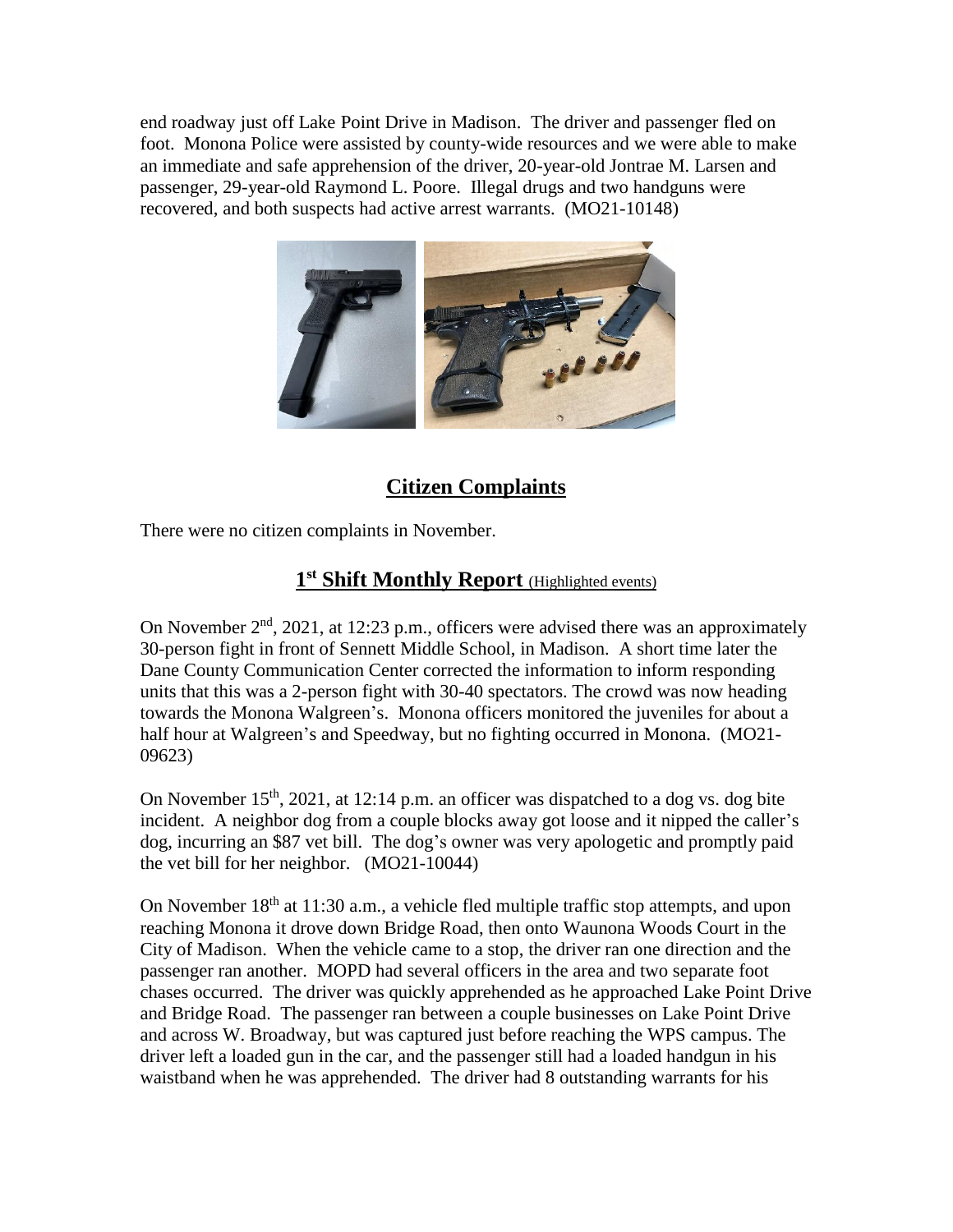arrest, two for armed robbery and one for battery, the passenger had two warrants. (MO21-10148)

| 2021                                                 | <b>JUL</b><br><b>Hrs</b> | <b>AUG</b><br><b>Hrs</b> | <b>SEPT</b><br><b>Hrs</b> | <b>OCT</b><br><b>Hrs</b> | <b>NOV</b><br><b>Hrs</b> | <b>TOTAL HRS</b><br>To Date | <b>APPROX</b><br>COST<br>To Date |
|------------------------------------------------------|--------------------------|--------------------------|---------------------------|--------------------------|--------------------------|-----------------------------|----------------------------------|
| TRAINING CONSORTIUM (In-Service)                     | $\overline{\phantom{0}}$ | $\overline{\phantom{a}}$ | 60                        | $\overline{\phantom{a}}$ | 8                        | 180.5                       | \$10,041                         |
| TRAINING CONSORTIUM (Instructors for In-Service)     | $\overline{\phantom{a}}$ |                          | 32                        | $\overline{\phantom{a}}$ | $\overline{\phantom{a}}$ | 56.5                        | \$3,143                          |
| OTHER REQUIRED TRAINING (ECIR/Radar/CPR/K9)          | 24                       | $\overline{\phantom{a}}$ |                           | -                        |                          | 135                         | \$7,510                          |
| OPTIONAL OFFICER TRAINING                            | $\overline{\phantom{0}}$ | -                        | -                         | 12                       | $\overline{\phantom{a}}$ | 45                          | \$2,503                          |
|                                                      |                          |                          |                           |                          |                          |                             |                                  |
| <b>SICK LEAVE Coverage</b>                           | 24                       | 41.5                     | 42                        | 28                       | 42                       | 283.5                       | \$15,771                         |
| <b>VACATION Coverage</b>                             | 90                       | 56                       | 30.5                      | 60                       | 106.5                    | 519                         | \$28,872                         |
| <b>FLOATING HOLIDAY Coverage</b>                     | $\overline{4}$           | 12                       | 4                         | 24                       | 12                       | 100                         | \$5,563                          |
| FMLA Coverage (Work injury, baby leave, etc)         | 72                       | 8                        | 56                        | 31                       | 8                        | 199                         | \$11,070                         |
|                                                      |                          |                          |                           |                          |                          |                             |                                  |
| <b>COURT</b>                                         | 8.5                      | $\overline{7}$           | 2.5                       | 13                       | $\overline{3}$           | 146.25                      | \$8,136                          |
|                                                      |                          |                          |                           |                          |                          |                             |                                  |
| LATE/EARLY CALL or SERIOUS INCIDENT                  | 21.75                    | 15.25                    | 13                        | 14.5                     | 4.75                     | 175.75                      | \$9,777                          |
| Special Event (Meeting, Parade, Festival, Drug Work) | 104                      | 39                       | 6.5                       | 61                       | 39.25                    | 314                         | \$17,468                         |
| <b>Mental Health Case</b>                            | 23.5                     | 2.5                      | 15                        | 34                       | 1.5                      | 85                          | \$4,729                          |
|                                                      |                          |                          |                           |                          |                          |                             |                                  |
| Officer Dispatch Coverage                            |                          | $\overline{\phantom{0}}$ | $\overline{\phantom{a}}$  | $\overline{\phantom{a}}$ | $\overline{\phantom{a}}$ | $\boldsymbol{0}$            | \$0                              |
|                                                      |                          |                          |                           |                          |                          |                             |                                  |
| MG High School OT (Reimbursed)                       | $\overline{\phantom{a}}$ | 3.75                     | $\overline{4}$            | 13                       | 3                        | 23.75                       | \$1,321                          |
| <b>TRAFFIC GRANT (Reimbursed)</b>                    | 28                       | 24                       | 28                        | $\overline{\phantom{0}}$ | $\overline{\phantom{0}}$ | 323.5                       | \$17,996                         |
| <b>TASK FORCE (Reimbursed)</b>                       |                          |                          | $\overline{\phantom{0}}$  | $\overline{\phantom{0}}$ |                          | 0                           | \$0                              |
|                                                      |                          |                          |                           |                          |                          |                             |                                  |
| <b>TOTAL HRS</b>                                     | 399.75                   | 209.00                   | 293.50                    | 290.50                   | 228.00                   | 2586.75                     |                                  |
| Expense Per Month @ average OT rate \$55.63 / HR     | \$22,238                 | \$11,627                 | \$16,327                  | \$16,161                 | \$12,684                 |                             | \$143,901                        |

# **Officer Overtime Analysis**

Lieutenant Curtis Wiegel is the Operations Commander and 1<sup>st</sup> shift patrol supervisor. He can be reached at <u>cwiegel@ci.monona.wi.us</u>.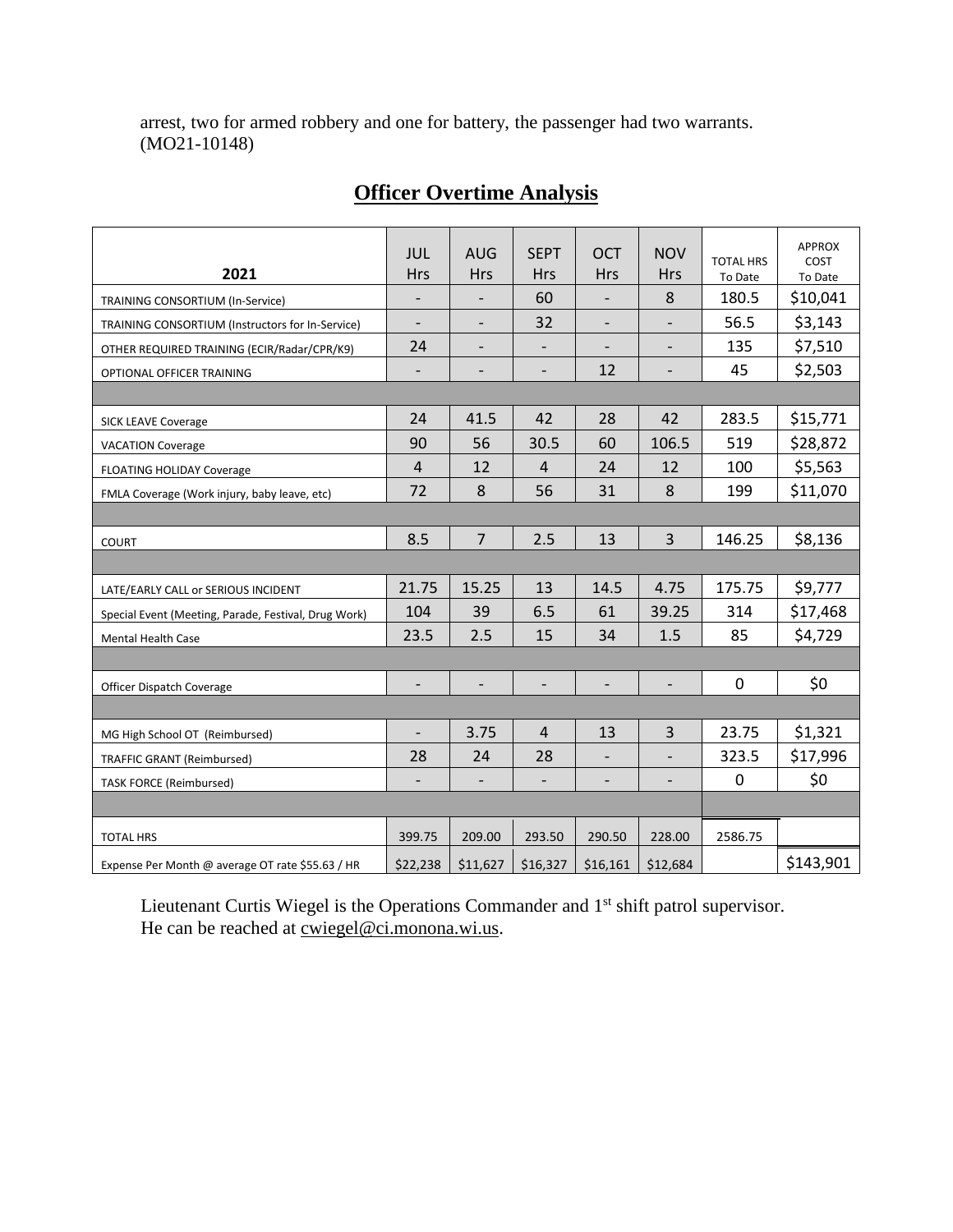# **2 nd Shift Monthly Report**

During the month of November, second shift officers had 12 retail thefts. Officers responded to 23 crashes, and conducted 40 traffic stops. Officers continued to provide directed patrol in areas where we have received traffic complaints.

On November  $24<sup>th</sup>$ , 2021, officers responded to Verizon store on the corner of Monona Drive. and Broadway for a stolen vehicle. The victim entered the store and when she came back out her vehicle was gone. The vehicle was entered into the system as stolen and has not yet been recovered.

On November  $21<sup>st</sup>$ , 2021, third shift officers responded to several theft from vehicle complaints. After the initial investigation, some suspect information was discovered, and was passed on to patrol officers working a later shift. On November 28<sup>th</sup>, 2021, about 8:07 p.m., second shift officers observed a vehicle matching the suspect's vehicle. Officers were able to verify the license plate matched the suspect vehicle plate from the thefts. A traffic stop was conducted on the vehicle and the occupants were identified. During the contact, one of the occupants was taken into custody. The investigation is ongoing.

# **3 rd Shift November 2021 Monthly Report**

During the month of November, third shift officers for the Monona Police Department conducted 35 traffic stops, resulting in 12 citations and 23 warnings. Two motorists were arrested for Operating While Intoxicated. Officers investigated two accidents while responding to several disturbance calls.

On November 1<sup>st</sup>, 2021, at 6:27 a.m., officers responded to South Towne Mall for an overnight burglary that occurred. The investigation determined that a lock was cut on a gate to a business under construction and estimated \$5,000 worth of tools were stolen. The investigation is ongoing.

On November  $7<sup>th</sup>$ , 2021, at 12:47 a.m., officers responded to 6308 Inland Way, for staff members reporting a fight that was occurring. Officers arrived on scene and noted about 100 people outside leaving the area. While officers were checking the area, they located a second disturbance on Bridge Road. Officers detained a female, who had a handgun in her vehicle. This female attempted to resist arrest but was taken into custody without incident. She was taken to the Dane County Jail on charges of Carrying a Concealed Weapon and Resisting Arrest.

On November  $11<sup>th</sup>$ , 2021, at 5:54 a.m., officers investigated a parking complaint on Anthony Place for an illegally parked vehicle. Officers arrived on scene and learned the vehicle was stolen through the City of Madison. The vehicle was recovered and the owner requested it be towed to the location of their choosing.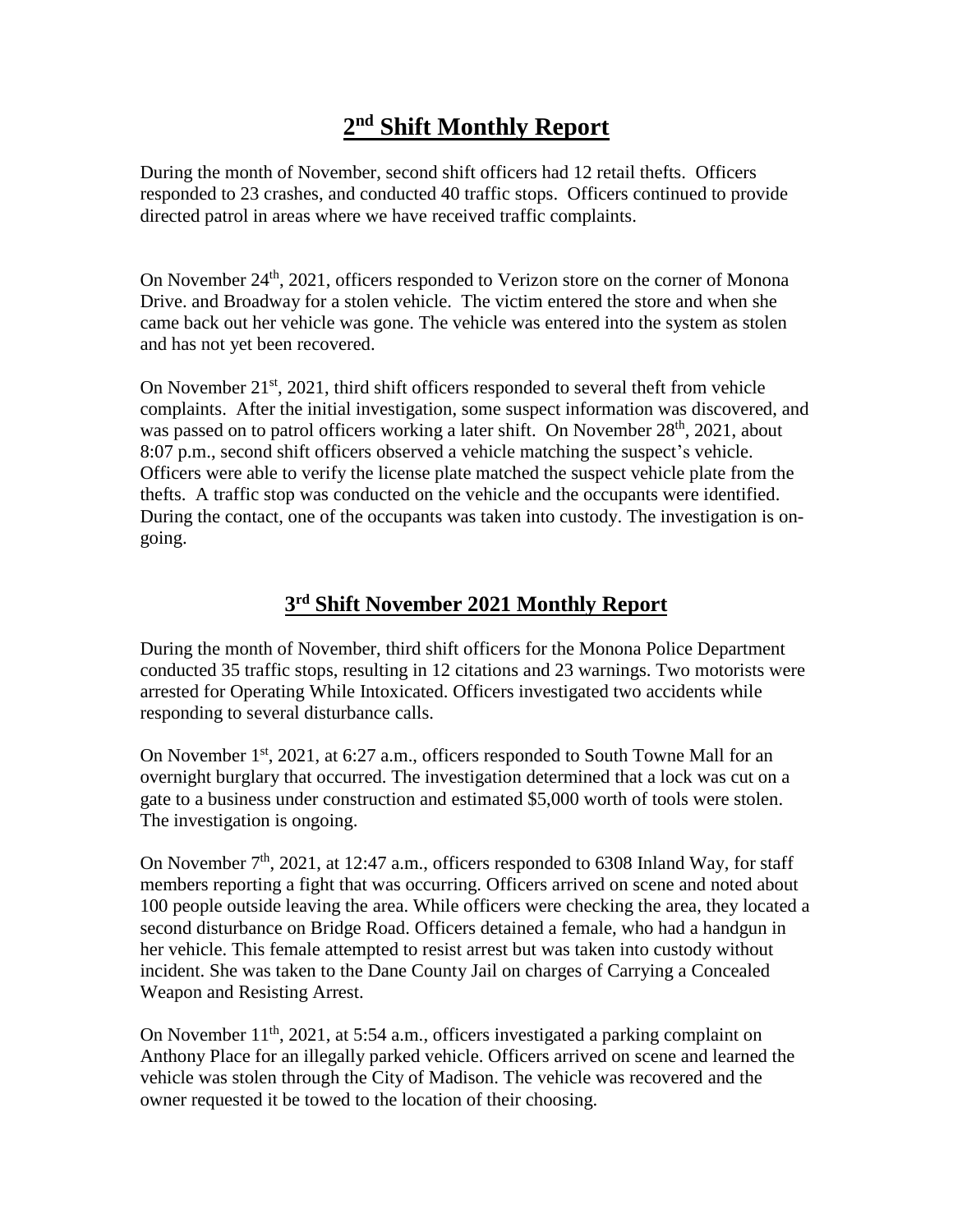On November  $12<sup>th</sup>$ , 2021, at 1:43 a.m., an officer made a traffic stop on a vehicle for speeding, 78 MPH in a 55 MPH zone. The driver was arrested for OWI 3<sup>rd</sup> offense. A search warrant for an evidentiary chemical test of the driver's blood was obtained. The test shipped a Blood Alcohol Content of 0.248, more than three times the legal limit in the State of Wisconsin.

On November 17<sup>th</sup>, 2021, at 6:12 a.m., officers responded to Denny's Restaurant for a suspicious vehicle. While en route officers learned that the vehicle was listed as stolen through Iowa County. Officers checked the area for the suspects, who were last seen walking westbound on Broadway, but were unsuccessful. The vehicle was recovered and towed for safekeeping.

On November  $21^{st}$ ,  $2021$ , at  $5:18$  a.m., officers responded to  $5100$  block of Tonyawatha Trail, for several thefts from auto complaints. Officers investigated and learned that a .30- 06 hunting rifle along with several debit/credit cards had been stolen. These cards were then fraudulently used at local gas stations. Officers obtained suspect vehicle and offender descriptions. On November  $28<sup>th</sup>$ , 2021 at 8:07 p.m. an officer on patrol observed the suspect vehicle driving on Monona Drive at Nichols Rd. The officer located the vehicle when it pulled into a residence on Admiral Drive. After a 20-minute standoff with the driver, Officers were able to take the suspect into custody without further incident.

Sergeant Adam Nachreiner is  $3<sup>rd</sup>$  shift patrol supervisor and can be contacted at anachreiner@ci.monona.wi.us

# **Community Relations Officer November '21 Notable Activities**

11/01- Performed Traffic Day on NextDoor, which resulted in 21 Traffic Stops, and 15 Citations at 14 different locations throughout the City of Monona.

11/02- Attended One City School's Tour at new school location in Monona

11/02- Shut down Sunny Massage for the remainder of day regarding ordinance violations

\*Worked Road Minimums to Cover Patrol 86% of Shifts Worked in November \*Fielded/Shared Good Neighbor Project Concerns with Patrol throughout November \*Placed Speed Trailers on 5400 block of Maywood Road, and 5303 Schluter Road, before storing both trailers for winter

\*Continued to Update Emergency Key Holder Directory reference Monona Businesses

\*Reviewed License/Application Requests throughout November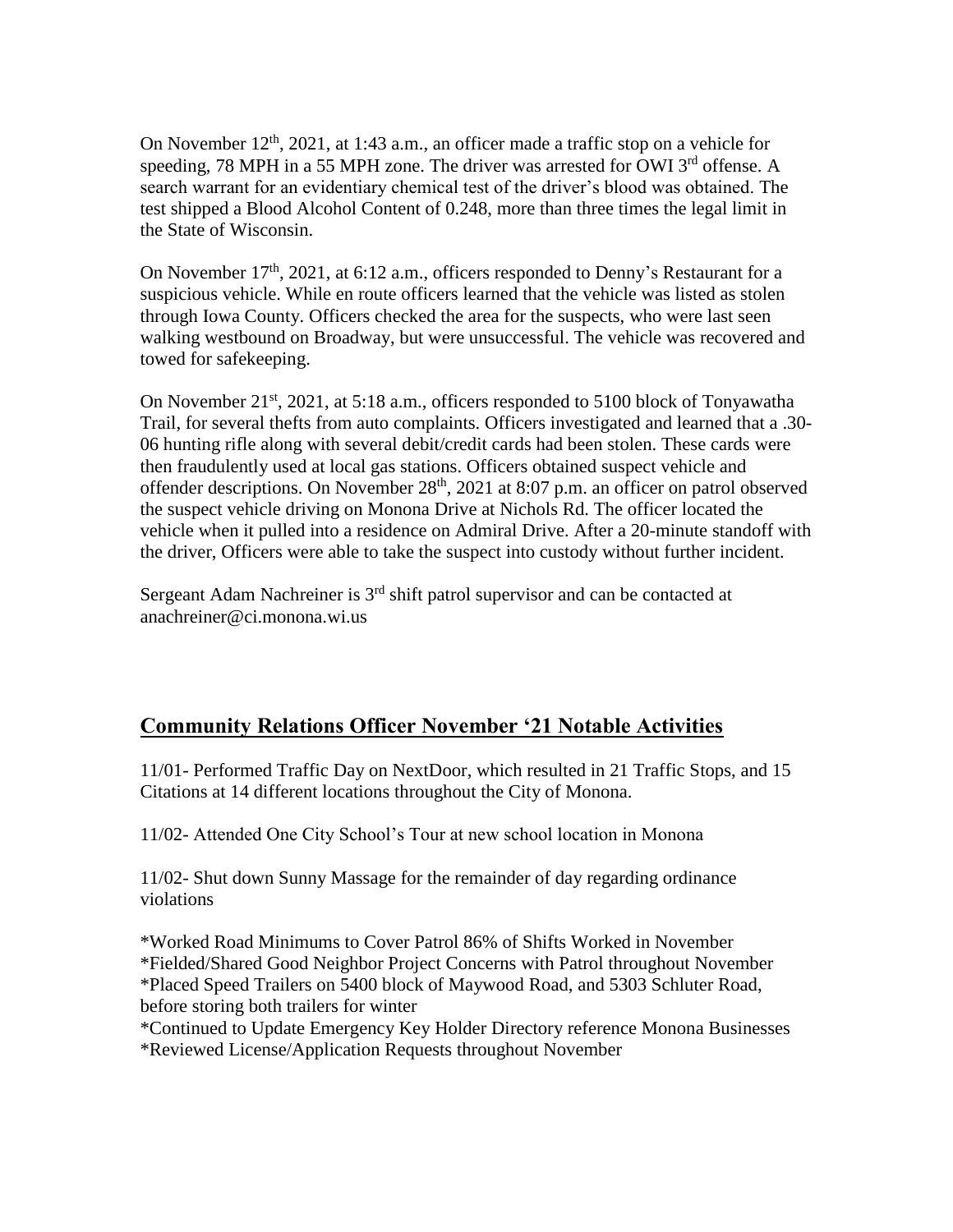# **INVESTIGATIVE DIVISION**

# **Detective Unit**

During the month of November 57 cases were reviewed for possible referral to the Investigative Division.

| Crime                           | Number of Cases |  |
|---------------------------------|-----------------|--|
| <b>Battery</b>                  | 2               |  |
| <b>Burglary</b>                 | 3               |  |
| Drug Investigation              | 2               |  |
| Fraud                           | 2               |  |
| <b>Recovered Stolen Vehicle</b> | 3               |  |
| Retail Theft                    | 21              |  |
| Sex Offense                     | 3               |  |
| Stolen Vehicle                  | 3               |  |
| Theft                           | 17              |  |
| <b>Weapons Violation</b>        |                 |  |
|                                 |                 |  |

Members of the Investigative Unit were assigned to review and/or assist with many of the current and past incidents.

# **Current Investigations**

#### **MO21-08707 – SEXUAL ASSAULT OF A CHILD**

A child disclosed repeated acts of sexual assault. Monona Detectives and CPS spoke to the victim. This is an ongoing investigation that is proceeding slowly.

#### **MO21-09577 – BAIL JUMPING**

While dealing with an unrelated recovered stolen vehicle in Monona, Detectives observed a convicted felon out on bail violating his bail conditions. Charges were referred to the DA's Office.

#### **MO21-09479 – THEFT**

A person had their coat stolen from a bar in Monona. The coat contained keys that had military dog tags of a family member that had tremendous sentimental value. Detectives obtained video from the bar and circulated photos of two suspects. The two suspects were identified and confessed to Detectives. The suspects returned all property to Detectives. The victim was very happy that his property was returned and declined to press charges.

#### **MO21-09743 – STOLEN VEHICLE RECOVERED**

Detectives were conducting routine surveillance on a high-crime area when they located an occupied stolen vehicle. Patrol and detectives moved in and boxed in the vehicle. Two people were arrested and charged.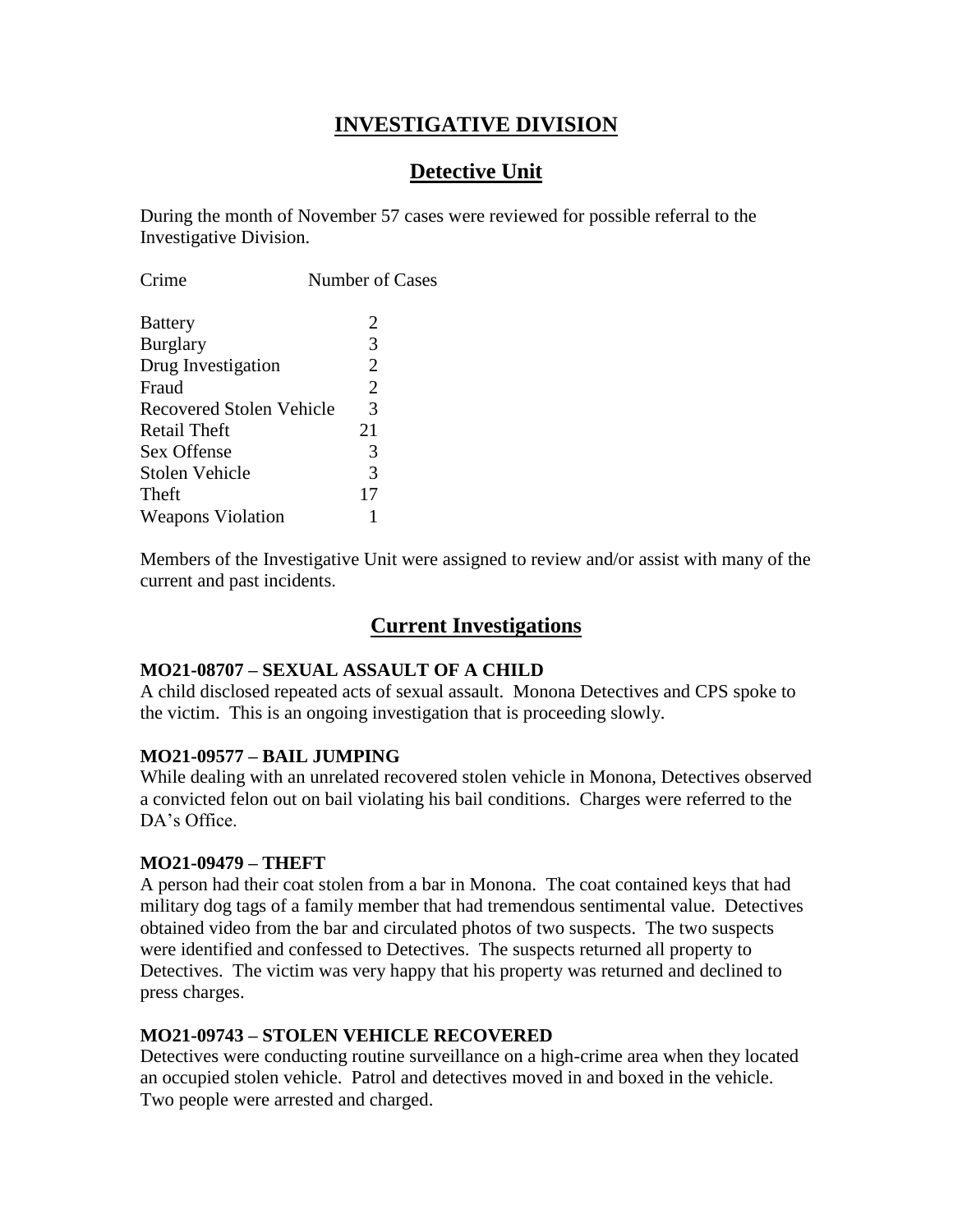#### **MO21-10442 – DRUG INVESTIGATION**

Narcotics surveillance was conducted at Walmart by detectives. Subjects from three different vehicles were contacted for drug related activities.

#### **MO21-09732 – FOUND GUN**

A loaded handgun was found by Veridian Homes and the serial number was filed off. This gun was send into the crime lab to retrieve the serial number. The crime lab is usually very successful at this process. Results are pending.

#### **Other Activities**

Property Room management Municipal Court officer duties Auto theft task force meeting Hosted and an auto theft initiative – Several arrests done by our department

If you have information to provide in these or other incidents, please contact: Det. Sgt. Ryan Losby can be contacted at [rlosby@ci.monona.wi.us](mailto:rlosby@ci.monona.wi.us) Det. Matthew Bomkamp can be contacted at [mbomkamp@ci.monona.wi.us](mailto:mbomkamp@ci.monona.wi.us)

# **School Resource Officer**

In the month of November, PO Wunsch had 26 "official" contacts with students. 61.5% of my contacts were student-initiated. I also conducted ALICE training for new staff at Winnequah Elementary School.

#### **Incidents of note that took place:**

**November 10, 2021** – A high school student interjected himself into a card game other students were playing. He was being obnoxious and annoying to the other students. He eventually became upset with another student and grabbed him around the neck from behind with his forearms and picked the student up from a seated position, before throwing him to the ground. Due to the school board's desire for fewer citations, the incident was handled within the school and no law enforcement consequences were issued.

**November 11, 2021** – I received a phone call from administration at the high school just before school started. I was informed a student had sent a video and photo to several students with him holding what appeared to be a firearm. No threats were made, but students were concerned regardless. Contact was made with the parent to keep the student home. School administration and I went to the house to interview the student and inform the parent. I conducted a consent search of the student's bedroom. After some discussion it was determined the firearm was not a real firearm, but an airsoft rifle. I confiscated the Airsoft rifle at the parent's request, and it would not be returned. No citations or charges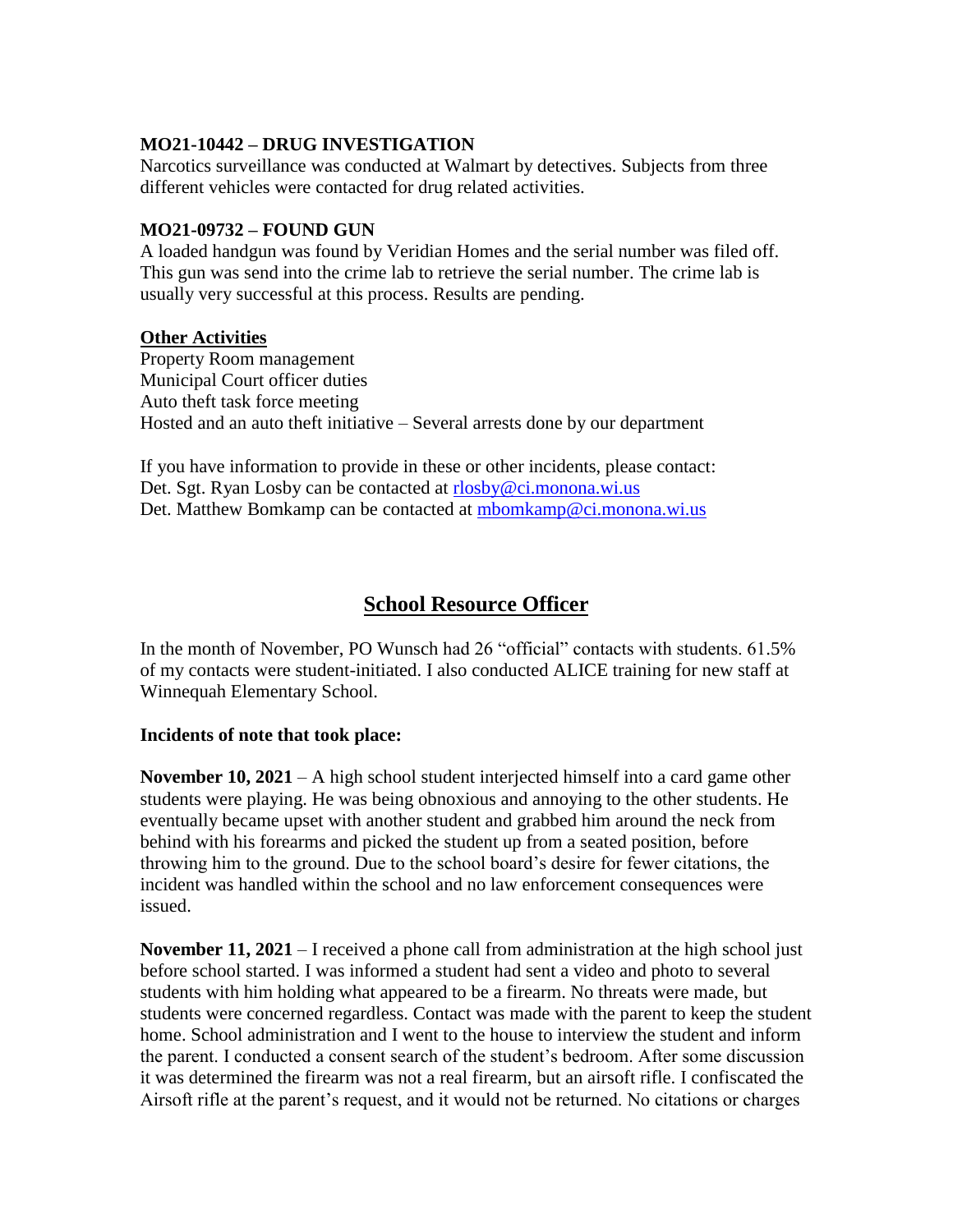were filed as there were no direct or indirect threats made by the student. The student was counseled about the post.



**November 11, 2021** – While addressing the issue above, a student who was returning from a long suspension arrived. Administration was going to search the student due to a history of having, and threatening to have weapons. The student refused to allow admin to search her backpack. Ultimately it was determined there were two knives within the backpack. The student was sent home without incident. There were no threats to use knives and they were not on the student's person. Due to the school board's desire for fewer citations, the issue was handled within the school and no law enforcement consequences were issued.

**November 12, 2021** – I was asked by high school administration to look at a vehicle in the parking lot and see if I could see any drugs or drug paraphernalia in plain sight. They believed a student to be under the influence of drugs, and was wandering the school. I located the vehicle and smelled an odor of marijuana emanating from the vehicle. I also saw small amounts of marijuana on the floorboards and what I believed was a large glass bong in the rear seat. Administration eventually searched the vehicle and discovered two marijuana grinders, two bottles of alcohol, three vape devices, a glass bong, and a lighter. The issue was handled within the school and no law enforcement consequences were issued.



**November 15, 2021** – A high school student came to me and reported some social media (Snapchat) harassment from unknown subjects. I was able to identify the suspects as students at Madison Memorial and Beaver Dam High Schools. The parents of the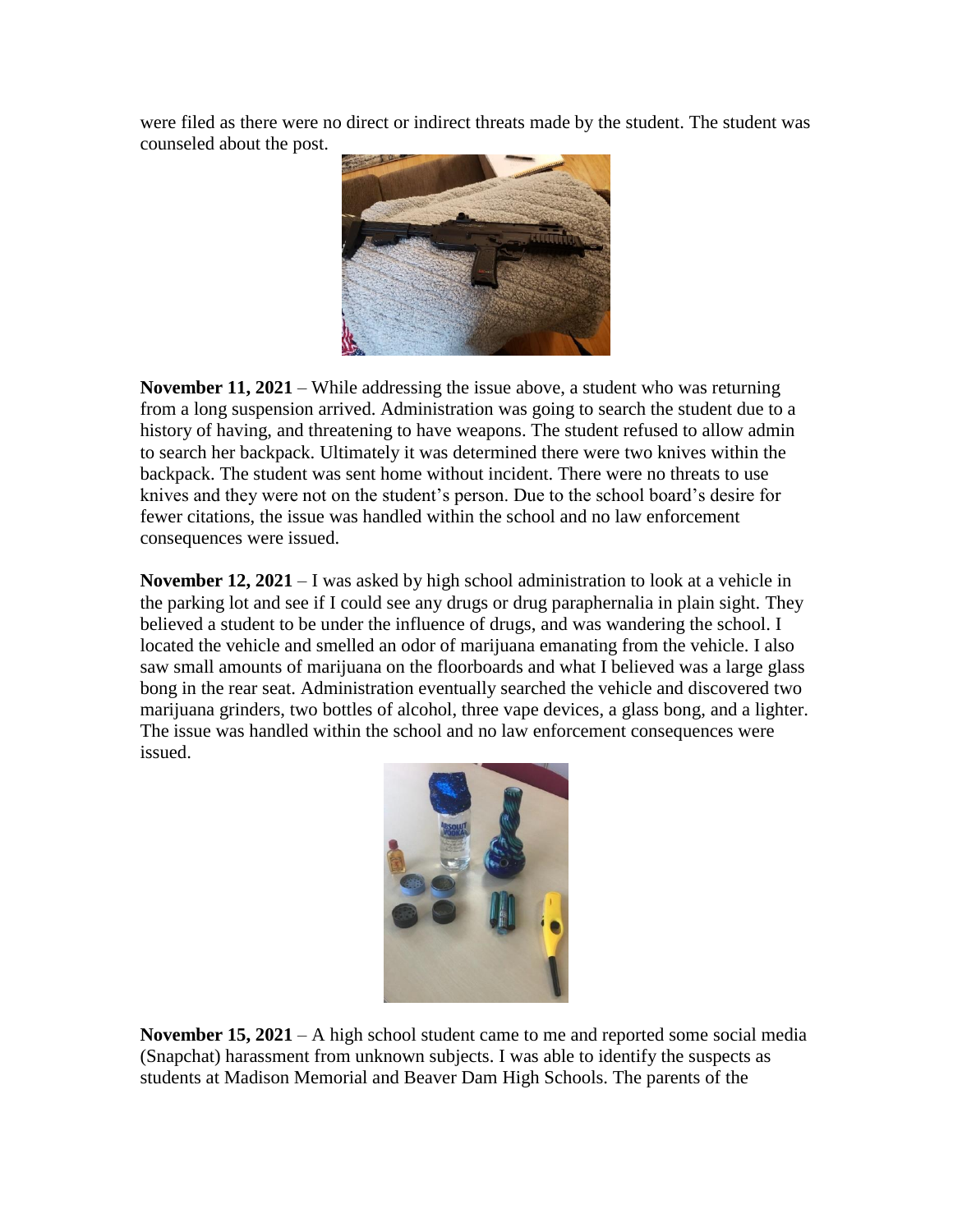suspects were contacted and informed of the situation. If the harassment ceased, no further law enforcement action would take place.

**November 16, 2021** – A high school student came to me to report a physical altercation with another student in the hallway. The student was going to let it go but believed the other student may be carrying a knife. The belief came from previous knowledge of the suspect. School administration was brought into the loop and the student's backpack and person was searched. Inside the backpack was a butterfly knife, an expandable baton, and a small decorative knife. No threats were made to use any weapons and they were not on the suspect's person. Due to the school board's desire for fewer citations, the issue was handled within the school and no law enforcement consequences were issued.



**November 19, 2021** – A staff member reported a fight that took place in the  $3^{rd}$  floor bathroom between two students. Administration requested my assistance. We located both students and confirmed they were in a fight. No injuries were sustained. Due to the school board's desire for fewer citations, the issue was handled within the school and no law enforcement consequences were issued.

School Resource Officer Luke Wunsch can be contacted at [Lwunsch@ci.monona.wi.us](mailto:Lwunsch@ci.monona.wi.us)

# **Citation and Arrest Statistics**

During the month of November, the Monona Police issued numerous traffic citations, municipal ordinance (non-traffic) citations, parking citations and warnings. In addition, there were many referrals for charges. See the detail below.

| <b>Traffic Citations</b>             | 54                |
|--------------------------------------|-------------------|
| <b>Municipal Ordinance Citations</b> | 15                |
| <b>Parking Citations</b>             | 17                |
| <b>Traffic Warnings</b>              | 49                |
| <b>Adult Arrests &amp; Referrals</b> | 8                 |
| Juvenile Arrests & Referrals         | $\mathbf{\Omega}$ |
| <b>Warrant Arrest</b>                | $\mathcal{R}$     |
| Eligible CRC Referrals               |                   |
|                                      |                   |